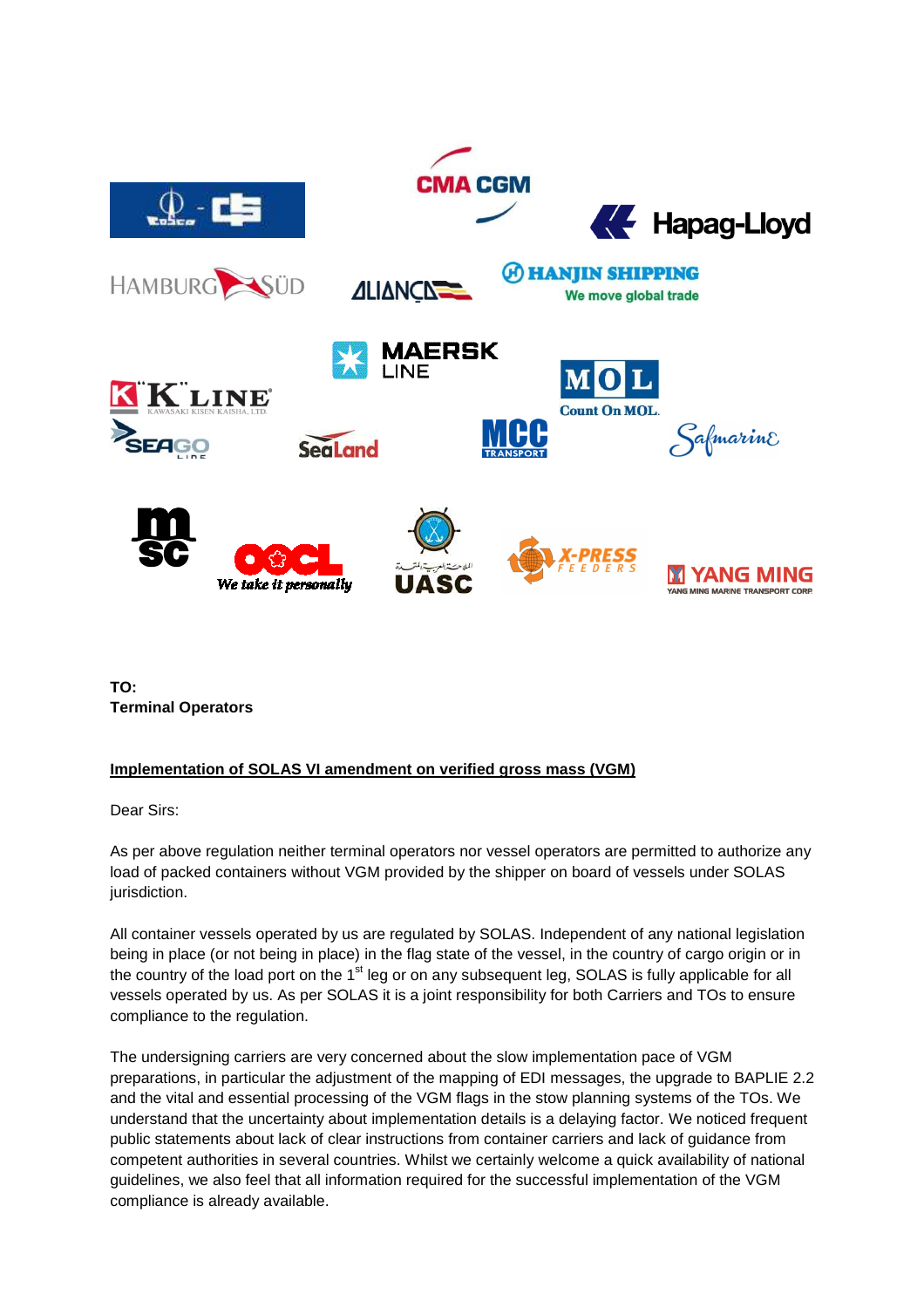From our point of view there is not any lack of clear instructions from vessel operators. We would like to urge terminal operators and other supply chain partners to implement the necessary steps with immediate effect.

You will certainly join us stating that any delays of cargo operation after 1<sup>st</sup> July will be avoided, if all supply chain partners complete their entire homework in time. We count in particular on the joint efforts of terminal operators and shipping lines to have the preparational works fully completed in time.

In order to reduce potentially existing doubts, we would like to summarize the key components of a VGM implementation best practice recommendation for carriers and terminal operators:

### **1. VGM reporting**

The SOLAS regulation requires effective 1<sup>st</sup> July 2016 the existence of a Verified Gross Mass (VGM) including container tare to be provided by the shipper as a pre-requisite for the Carrier and the Terminal Operator (TO) to load packed containers on board of the vessel. If a VGM exists and is duly provided in time, the packed container will be loaded.

It remains the legal responsibility of the shipper to provide the VGM regardless whoever reports in fact the VGM to the Carrier and/or to the TO.

### **2. No re- weighing**

Neither shipping lines nor container terminals will re-verify a container with an already verified weight (VGM). This includes packed containers where the TO has been advised that a VGM is underway (e.g. in EDI transit).

Carriers ask TOs explicitly to ensure that such re-verification does not take place – subject to national legislation.

### **3. Reporting in case of weight discrepancies**

If TOs under – already existing and used – own or imposed safety regulations notice significant discrepancies between the VGM (declared by the shipper) and the scaled real weight, the TO may – in such exceptional case – re-weigh the container.

If the discrepancy between the VGM declared by the shipper and the re-verified VGM of the TO exceeds 1 ton (1000 kg), the TO reports the revised VGM and the VGM flag (but no authorized person) to the Carrier and to the Shipper.

If the discrepancy is less than 1 ton, the original VGM is kept unchanged, as long as not in conflict with local legislation or operational practice.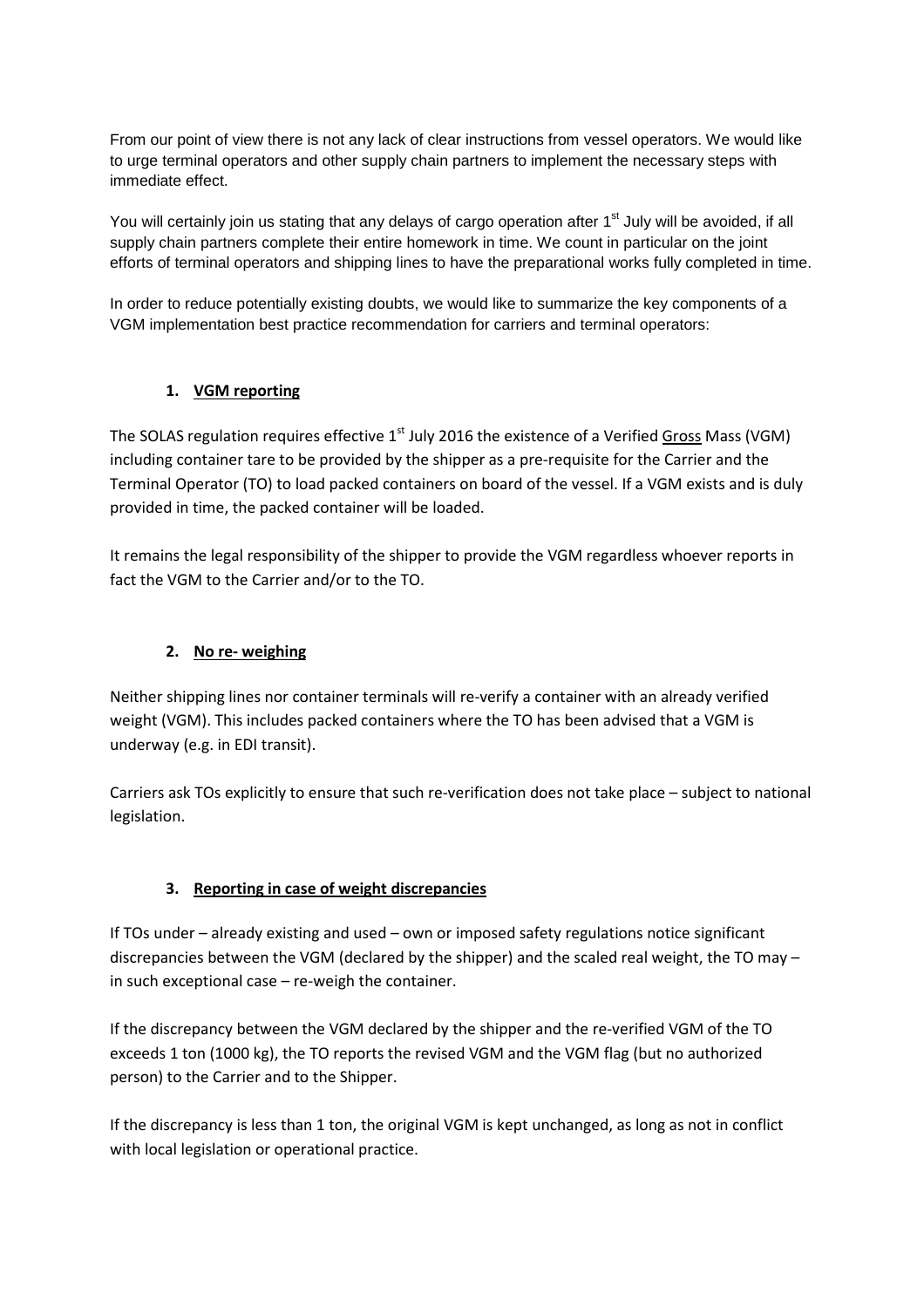## **4. Placement of VGM order**

Shippers can provide the VGM by own means, can book it with a carrier, can nominate a 3rd party, for example a weighing station, or can even nominate the TO to provide the VGM. In other words: The shipper may outsource the verification of weight to service providers, such as to the carrier, to the TO, to weighing stations, etc.

Carriers accept VGM from weighing stations or any other service provider authorized by the Shipper as long as that 3rd party provides the name of the shipper on whose behalf they are acting. However, the shipper remains in charge to report the weight to the carrier.

An authorization in writing has to be given by the shipper to the authorized service provider, but not necessarily by individual container. Carriers do not verify the authorization.

# **5. Gate procedures**

Carriers will not restrict shippers to deliver containers without VGM to the TO gate, to be discharged from barge, feeder vessel or main liner system (subject to national legislation and port rules).

However, packed containers are only permitted to be loaded, if they are flagged with a VGM flag on the load list. Empty containers will be loaded without VGM.

Cut- offs under carrier responsibility apply.

Carriers strongly recommend to shippers and other supply chain partners to provide the VGM in an early stage of the supply chain, for example before the container leaves the premises of the customer, before the unit is loaded on rail or on a barge. Weighing at the gate of the container terminal or inside a container terminal is not recommended, since it creates delays to the VGM data flow and increases the risk of errors and missed loadings.

# **6. Transhipment units and units discharged from feeder carriers**

The Solas regulation stipulates the existence of a VGM provided by the shipper in order to have the cargo loaded on board of the first vessel in the supply chain under Solas jurisdiction (more than 500 gross tonnage).

VGM data for packed containers to be discharged is received by the TO in the transhipment port through the Baplie file submitted by the vessel operator.

Packed transshipment containers are only permitted to be loaded on the connecting vessel, if they are flagged with a VGM on the load list (same as local export containers).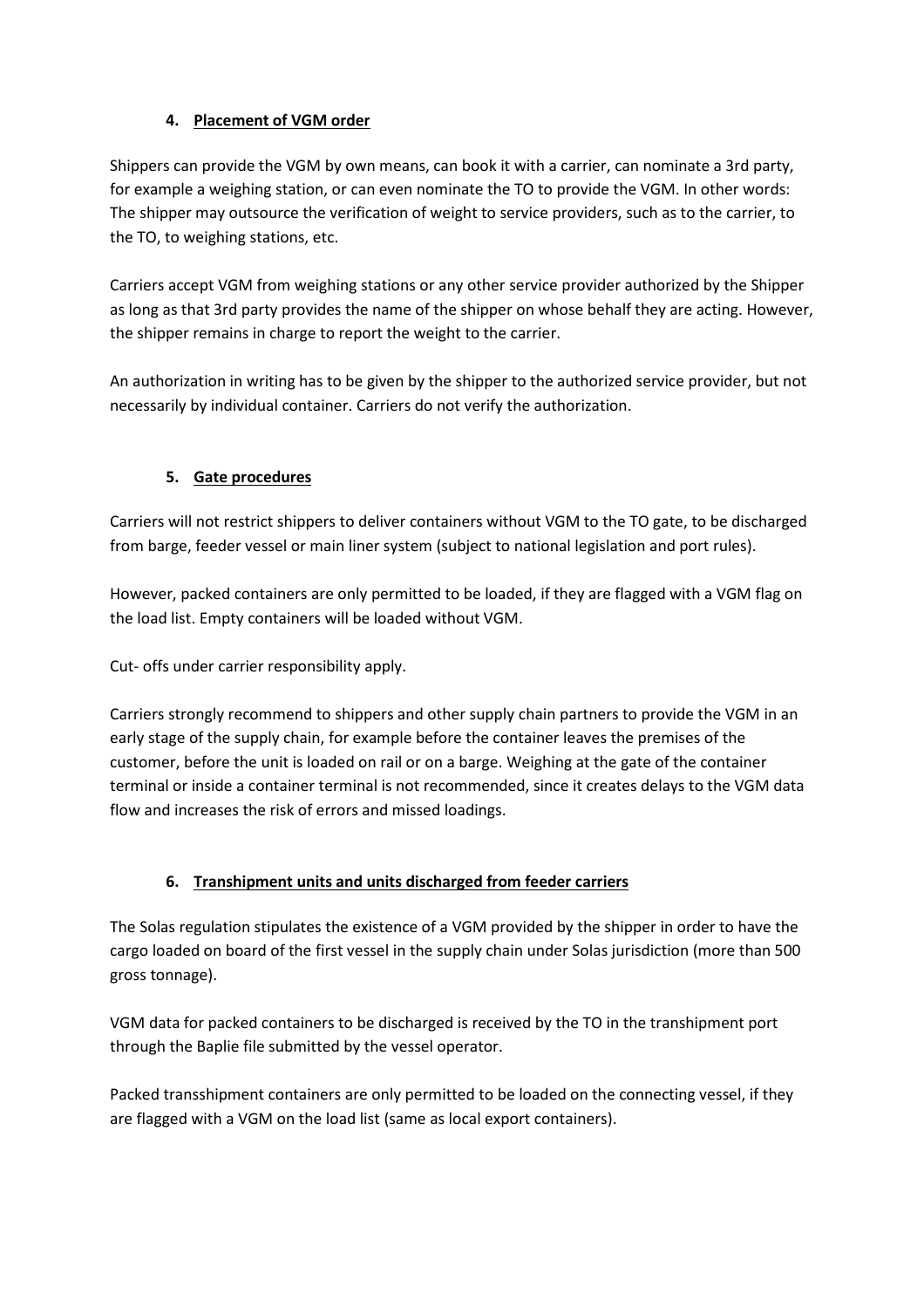### **7. VSA matters**

Each VSA partner will be in charge of his own load list to be sent to the TO with VGM information for packed containers.

VSA partners (and vessel operators) are not allowed to add packed containers without valid VGM to its final load list. Empty units may be load listed without VGM. Initial load list(s) may be provided containing individual full units where the VGM is not yet available.

If VSA partners send a load list including some individual packed containers without VGM to the vessel operator, it is recommended that the VSA partner adds information about the missing VGM weights, for example in an e-mail to the vessel operator. The vessel operator may approve or decline. The vessel operator will (usually) plan the vessel in such way assuming that the VSA partner supplies the VGM information in time. It is the obligation of the VSA partner to provide the updated, final load list (packed containers with VGM and empty containers) as soon as possible to the terminal operator. Further deadlines and working procedures are to be agreed on an operational level amongst VSA partners.

The vessel operator will not re-verify the load lists of the VSA partners and will not double-check VGM compliance.

The VSA partners remain fully responsible for SOLAS- VGM compliance for all units loadlisted.

## **8. VGM Data flow**

Shippers have several options how to submit the VGM as per agreement with the Carrier.

For early VGM information COPARN may be used as optional additional VGM transmission from Carrier to the TO. Also VERMAS may be used. In both cases the VGM weight and VGM flag is to be transmitted to the TO, but no further information, such as the authorized person.

Carriers usually report the VGM after cargo cut off via COPRAR LOAD (load list) to the TO and/or to the vessel operator (other operational models may apply). The VGM weight and VGM flag is to be transmitted to the TO, but no further information, such as the authorized person

The TO must capture the VGM weight in its TOS and will use the VGM weight as unique weight for all operational purposes, such as for example for stow planning.

In case that carriers (on behalf of shippers) place orders for a VGM service to TOs, such service order may be reported via COPARN.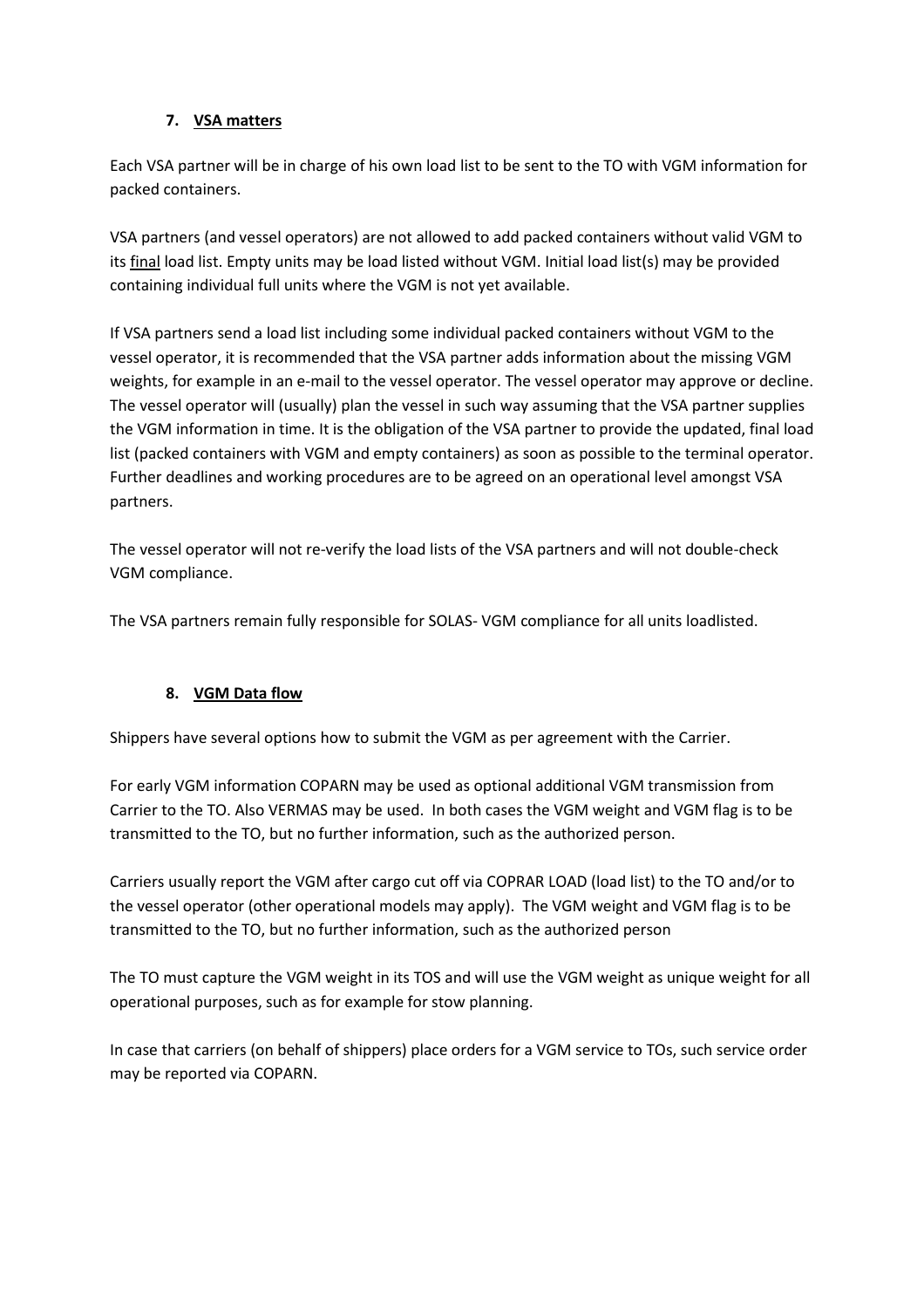## **9. VGM Data flow for stow planning**

The BAPLIE LOAD file of the vessel operator includes containers operated by the vessel operator and by its partner lines. It will include the VGM for the packed containers operated by the vessel operator. For MOVINS, the VGM flag/qualifier is not included.

If COPRAR LOAD files are exchanged amongst individual Carriers and if such exchange is customary in a given country, the BAPLIE LOAD file will include the VGM for the containers operated by the vessel operator and the VGM for those partner lines providing VGM information via COPRAR LOAD to the vessel operator (the VGM weight and VGM flag is to be transmitted to the TO, but no further information, such as the authorized person).

The TO will 'overwrite' non- VGM weights provided by the BAPLIE LOAD file, for example for partner units, with correct VGM weights out of its TOS system (received via COPRAR load lists from the individual partner lines) and will return a BAPLIE file with correct VGM information.

The Pre- Departure Condition which the TO usually sends in the form of a BAPLIE file to the vessel operator and/or to the Master of the vessel must include the VGM flag which has been processed in the TOS of the TO and used for stow planning by the TO beforehand. The pre-departure condition file (which is sent to the Master/Vessel stowage teams before actual arrival) might still have a few none-VGM units included, but a clean pre-departure file must be given to the Master before actual loading commences (the VGM weight and VGM flag is to be transmitted to the TO, but no further information, such as the authorized person).

## **10. Data flow from the TO to Carriers**

In case the TO receives an order for a VGM service by the Carrier or by the shipper or in case the TO re-weighs the container (for example, if there are clear indications for a false weight declaration), a VGM is to be reported via EDI (VGM weight and VGM flag, but no further information, such as authorized person), for example via CODECO or VERMAS, to the Carrier and to the Shipper.

All required EDI messages have been amended to be fit for VGM. Final message implementation guides are provided on www.smdg.org

## **11. Tolerances and accuracy**

Shippers have to provide an accurate weight using weighing equipment that meets the applicable standards and requirements of the State where the weighing occurs.

The weight will not be re-verified by carriers or TOs.

Authorities will define inspection and enforcement schemes which may define tolerance threshold for fines and penalties.